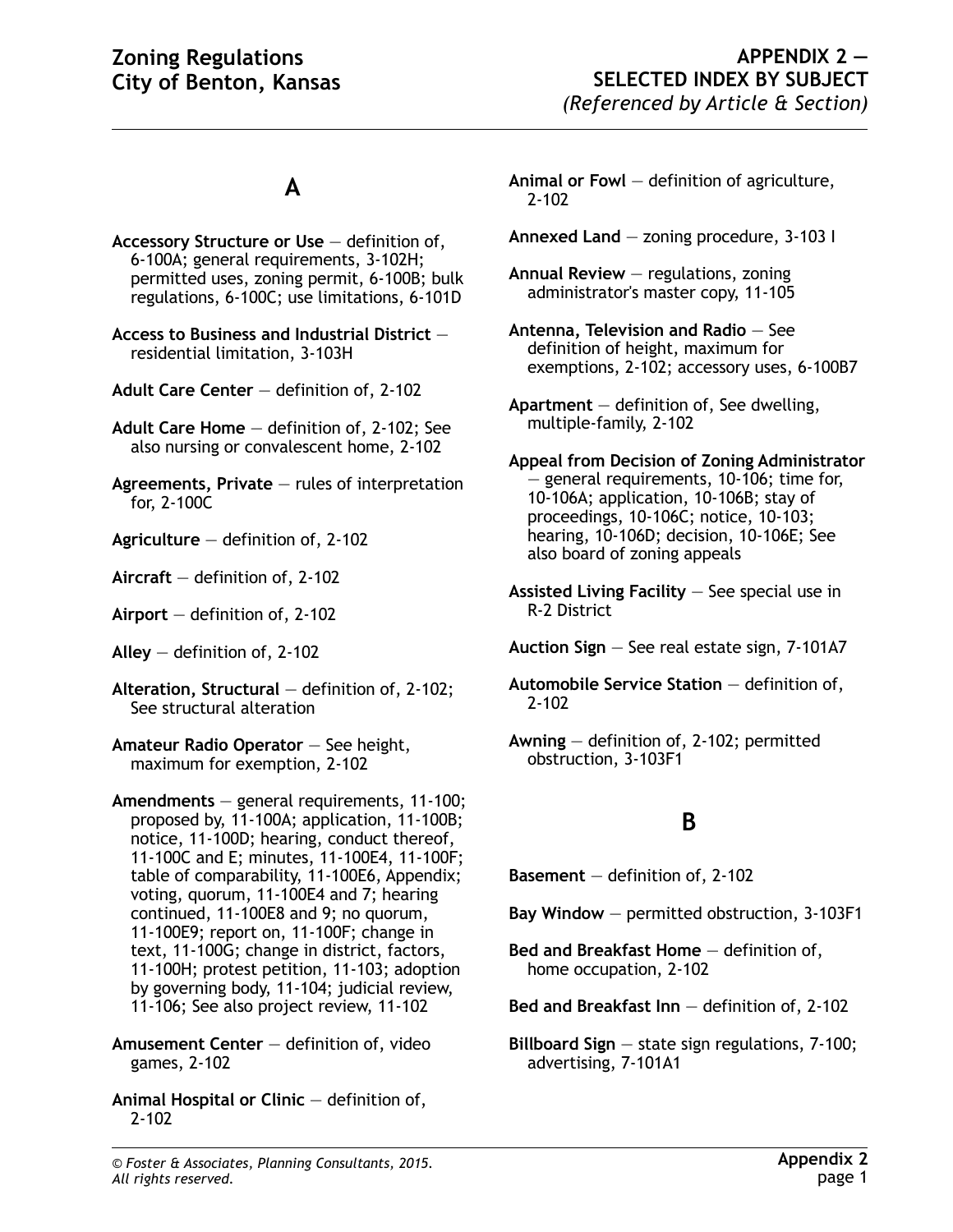- **Board of Zoning Appeals** meaning of, 2-101A11; planning commission designation, 10-100; general procedures, voting, 10-101; jurisdiction, 10-102; judicial review, 10-105
- **Boarding or Rooming House** definition of, 2-102; home occupation, 6-102B3

**Building** — definition of, 2-102

- **Building Setback** definition of, See setback, building, proposed rights-of-way, 2-102; platted, 3-103B
- **Bulk Regulations** definition of, 2-102; general requirements, 3-102E; utility and communication facilities exemption, 3-103G; accessory uses, 6-100C
- **Business and Professional Office** definition of, 2-102

# **C**

**Campground** — definition of, 2-102

- **Canopy** definition of, 2-102; permitted obstruction, 3-103F1
- **Capacity in Persons** definition of, 2-102
- **Carport** definition of, 2-102; not permitted obstruction, 3-103F1; See also garage
- **Car Wash** definition of, 2-102
- **Change in Ownership or Operator** right to continue, 8-100
- **Change in Use** nonconforming, 8-103H; zoning permits, 9-101A; occupancy certificates, 9-101B
- **Child Care Center** definition of, See child care facilities, 2-102; home occupation prohibited, 6-102D3
- **Child Care Facilities** definition of, 2-102
- **Chimney** permitted obstruction, 3-103F1
- **Citizen Band Operator** See height, maximum for exemption, 2-102
- **City Clerk** duties, 9-100B
- **Club** definition of, 2-102; See also fraternal or service club
- **Common Lot Line Housing** See dwelling, attached
- **Communication Structure** See definition of height, maximum for exemptions, 2-102; lot size and bulk regulations exemption, 3-103G; accessory uses, 6-100B7
- **Community Event** temporary permit, 6-101; community celebration, carnival, circus, musical festival, 6-101A
- **Conditional Use** definition of, 2-102; general requirements, 3-102C; See also individual zoning districts for list of conditional uses, Article 4; status of existing or reclassified, 8-106; application, 10-108A; notice, 10-103; hearing, 10-108B; standards, 10-108C; conditions, 10-108D; decision, record, 10-108E; validity period, 10-108F; See also board of zoning appeals
- **Condominium** definition of, 2-102; See also dwelling; lot size requirements, 3-102D2; bulk regulations, 3-102E2
- **Construction Project** contractor's office and storage, 6-101C
- **Contradictory Regulations** rules of interpretation for, 2-100B
- **Corner Lot** definition of, See lot, corner, 2-102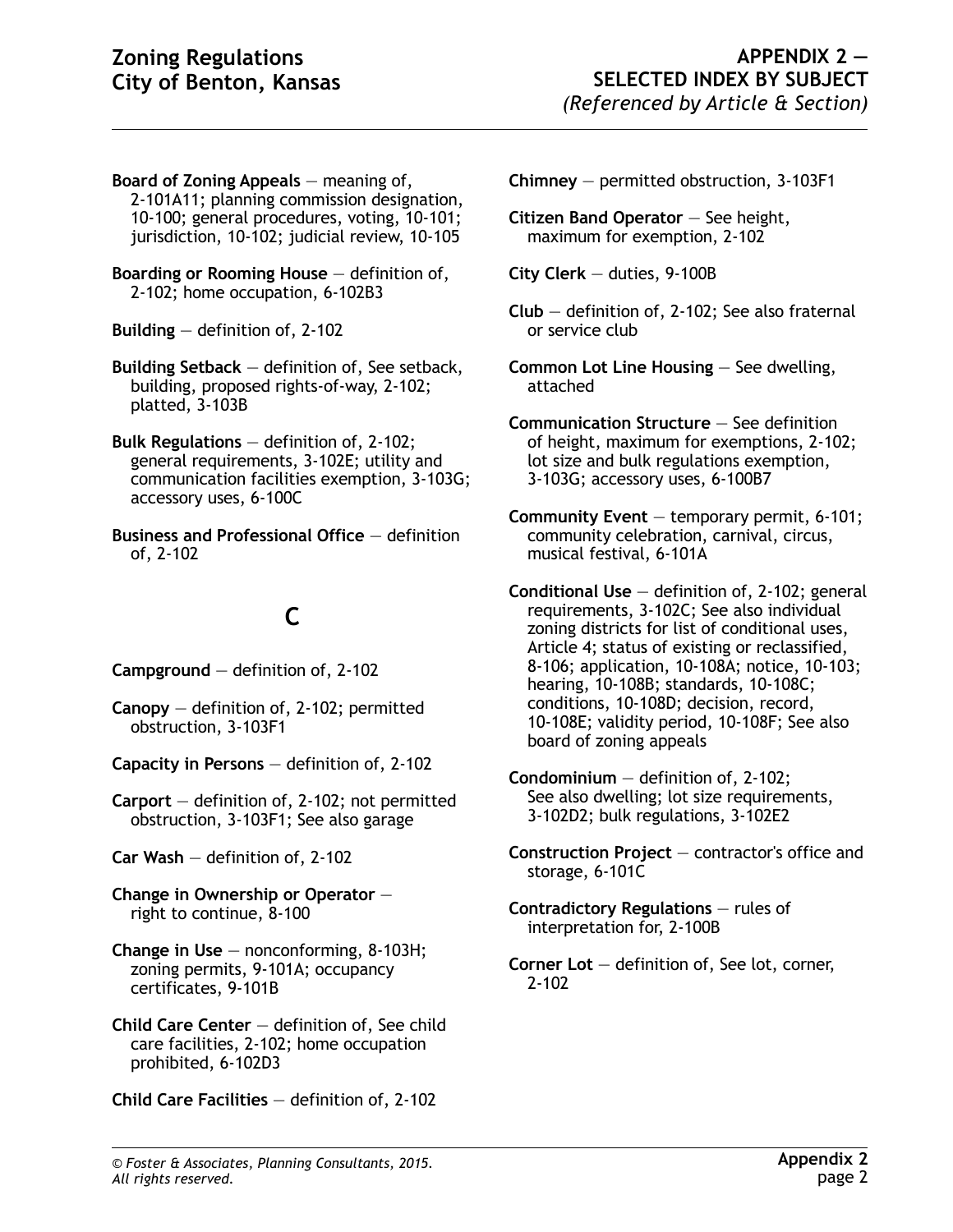#### **APPENDIX 2 — SELECTED INDEX BY SUBJECT** *(Referenced by Article & Section)*

## **D**

- **Damaged Structure or Use** nonconforming, 8-102C, 8-103F
- **Day Care Home** definition of, See child care facilities, 2-102; home occupation permitted, 6-102C1
- **Daylight Window** permitted obstruction, 3-103F1
- **Deck** not permitted obstruction, 3-103F1
- **Deed Restriction** rules of interpretation for, See private agreements, 2-100C
- **Density** definition of, 2-102
- **Dental Clinic** definition of, See medical, dental or health clinic, 2-102
- **Developer** definition of, 2-102
- **District** definition of, 2-102; See also zoning districts
- **Dog Kennel** definition of, 2-102
- **Drive-in Establishment** definition of, 2-102
- **Dwelling** definition of, 2-102
- **Dwelling, Attached** definition of, common lot line housing, 2-102
- **Dwelling, Detached** definition of, 2-102
- **Dwelling, Multiple-Family** definition of, 2-102
- **Dwelling, Single-Family** definition of, 2-102; See also dwelling, detached
- **Dwelling, Two-Family** definition of, 2-102; See also dwelling, attached
- **Dwelling Unit** definition of, 2-102

#### **E**

- **Earth-Sheltered Dwelling** definition of, 2-102; See also dwelling
- **Easement** definition of, 2-102; dedication thereof, 3-103K, 9-101A2; construction on or over, 9-101A3
- **Eaves and Gutters** permitted obstruction, 3-103F1
- **Effective Date** amendments, 11-104; regulations, 12-101
- **Electric Transmission Line Tower** See height, maximum for exemption, 2-102
- **Enforcement** zoning administrator, city attorney, 9-102A; See also violations

**Exception** — See conditional use

- **Exemptions from Regulations** list of use exemptions, 3-100E
- **Existing or Reclassified Special or Conditional Uses** — status of, 8-106

## **F**

**Family** — definition of, 2-102

**Family Day Care Home** — definition of, See child care facilities, 2-102

**Fees** — fee schedule, 9-104

- **Fence** definition of, 2-102; permitted obstruction, 3-103F 2 through 5; screening requirements, 3-104; zoning permit, 6-100B; See also wall
- **Fire Escapes** permitted obstruction, 3-103F1

**Fireworks** — temporary use, 6-101H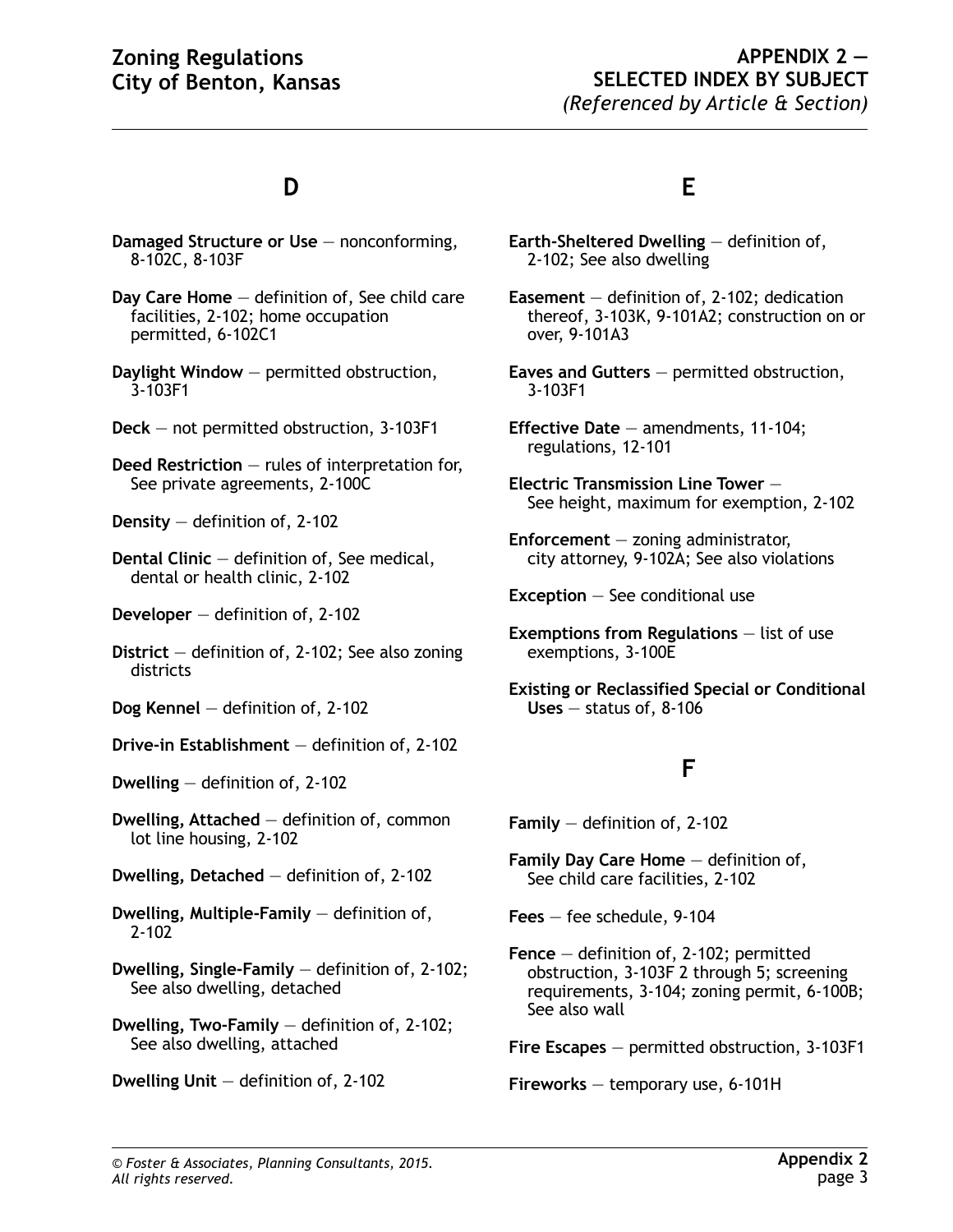- **Flagpole** See definition of height, maximum for exemption, 2-102; permitted obstruction, 3-103F1
- **Floodplain** See City floodplain regulations
- **Floor Area** definition of, 2-102; required parking spaces, 5-101
- **Fraternal and Service Club** definition of, 2-102
- **Frontage** definition of, 2-102
- **Front Lot Line** definition of, See lot line, front, 2-102
- **Front Yard** definition of, See yard, front, corner lot, 2-102; average setback in existing residential, 3-103C

# **G**

- **Garage, Private** definition of, 2-102; not permitted obstruction, 3-103F1; setback requirements for attached and detached, 5-100A4; zoning permit, 6-100B; accessory use, 6-100B1; bulk regulations, 6-100C; use limitations, 6-100D1; home occupation, 6-102B1
- **Garage, Repair** definition of, 2-102
- **Garage Sale Sign** right-of-way location, 7-102K; exemption, 7-103A5
- **Garage Sales** frequency, 6-101F
- **Garden Store** definition of, 2-102
- **Governing Body** meaning of, 2-101A7; adoption of amendments, 11-104; adoption of regulations, 12-101; ordinance, Appendix
- **"Grandfather Clause"** general, Article 8
- **Group Boarding Home** definition of, See child care facilities, 2-102
- **Group Day Care Home** definition of, See child care facilities, 2-102
- **Group Home** definition of, 2-102; See also dwelling, single-family

### **H**

- **Hazardous Waste Facility** definition of, 2-102
- **Health Clinic** definition of, See medical, dental or health clinic, 2-102
- **Height, Maximum** definition of, grade, exemptions for, 2-102
- **Home Occupation** general requirements, 3-102J; authorization, zoning permit, 6-102; definition of, 6-102A; use limitations, 6-102B; permitted, 6-102C; prohibited, 6-102D; sign, 7-104A

**Hotel** — definition of, 2-102

# **I**

**Interior Lot** — definition of, See lot, interior, 2-102

## **J-K**

- **Judicial Review** court action, time limit, 11-106
- **Jurisdiction, Zoning** See zoning jurisdiction, 1-103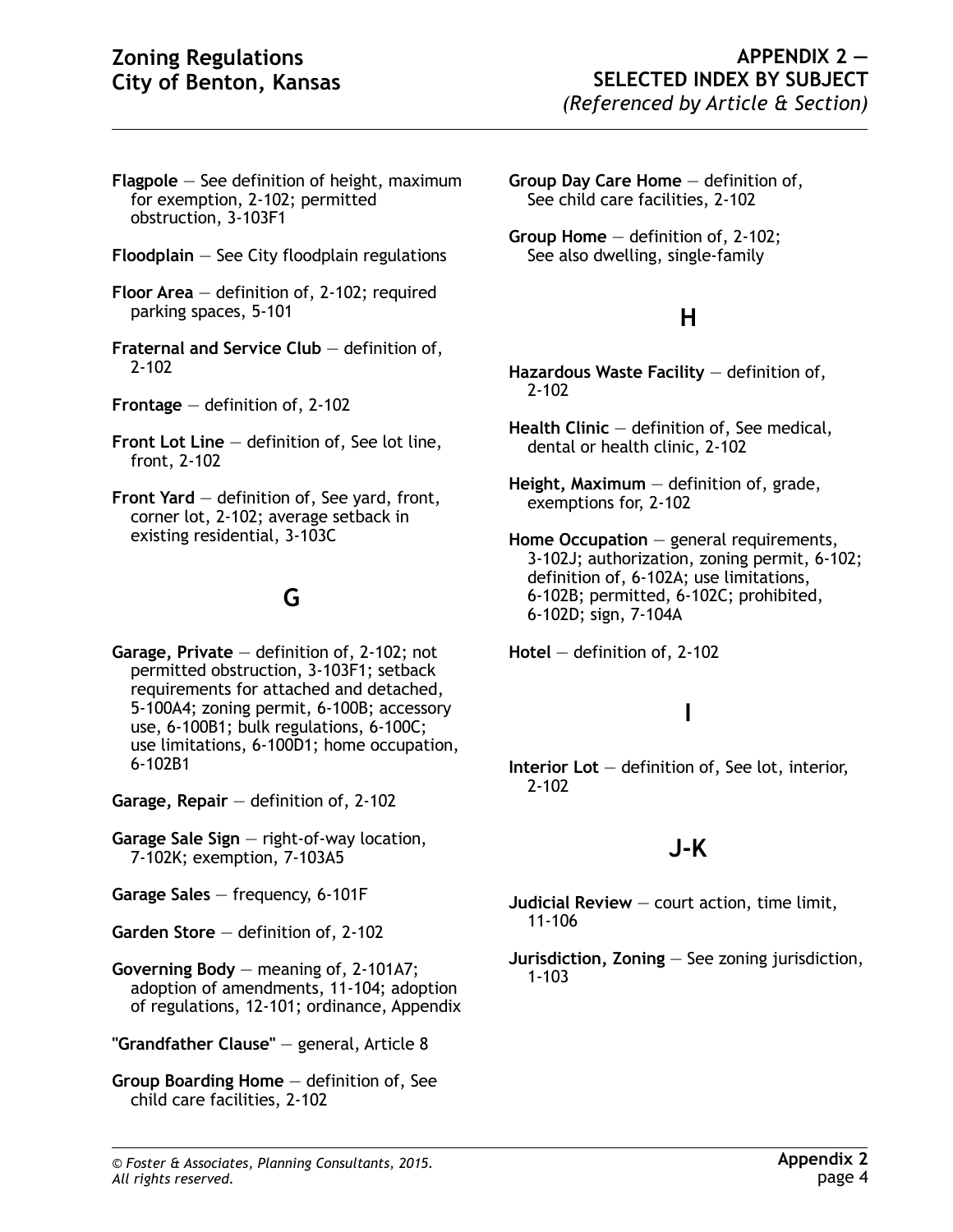# **L**

**Landscaping** — definition of, 2-102; screening and landscaping requirements, 3-104

**Liability** — zoning administrator, 9-102B

- **Licensing Regulation** rules of interpretation, 2-100E
- **Loading and Unloading** See off-street loading and unloading
- **Lot** definition of, See lot, zoning, 2-102

**Lot Area** — definition of, 2-102

**Lot Coverage** — definition of, 2-102

**Lot Depth** — definition of, 2-102

**Lot Line** — definition of, 2-102

**Lot of Record** — definition of, 2-102; nonconforming, 8-100, 8-101

- **Lot, Reverse Frontage** definition of, 2-102
- **Lot Size Requirements** definition of,2-102; general requirements, 3-102D; utility and communication facilities exemption, 3-103G

**Lot Width** — definition of, 2-102

#### **M**

**Manufactured or Mobile Home** — definition of, 2-102; See also dwelling; replacement of, 3-103N 1 and 2; as storage or office, 3-103N3; See also residential-design manufactured home

- **Manufactured Home Park** definition of, 2-102; district, 4-103
- **Measurements** measuring distances, 2-101A13
- **Medical Clinic** definition of, See medical, dental or health clinic, 2-102
- **Microwave Transmitting and Relay Tower** See definition of height, maximum, 2-102
- **Mini-Storage Facility** definition of, 2-102

**Model Home** — sales office, 6-101C

**Modular Home** — definition of, 2-102; See also dwelling

**Motel** — definition of, See hotel, 2-102

**Moving Structure** — See structure

### **N**

**Nonconforming Lot of Record** — definition of, 2-102, 8-100A; residential districts, 8-101A; other districts, 8-101B

**Nonconforming Structure** — definition of, 2-102, 8-100B; continuation, 8-103A; enlargement, repair or alteration, 8-102B; damage, 8-102C; moving, 8-102D; residential, 8-104; nonresidential, 8-105

**Nonconforming Use** — definition of, 2-102, 8-100C; continuation, 8-103A; repair, 8-103B; alteration, 8-103C; extension, 8-103D; enlargement, 8-103E; damage, 8-103F; moving, 8-103G; change in use, 8-103H; abandonment, 8-103 I; residential, 8-104; nonresidential, 8-105

**Nursing or Convalescent Home** — definition of, 2-102; See also assisted living facility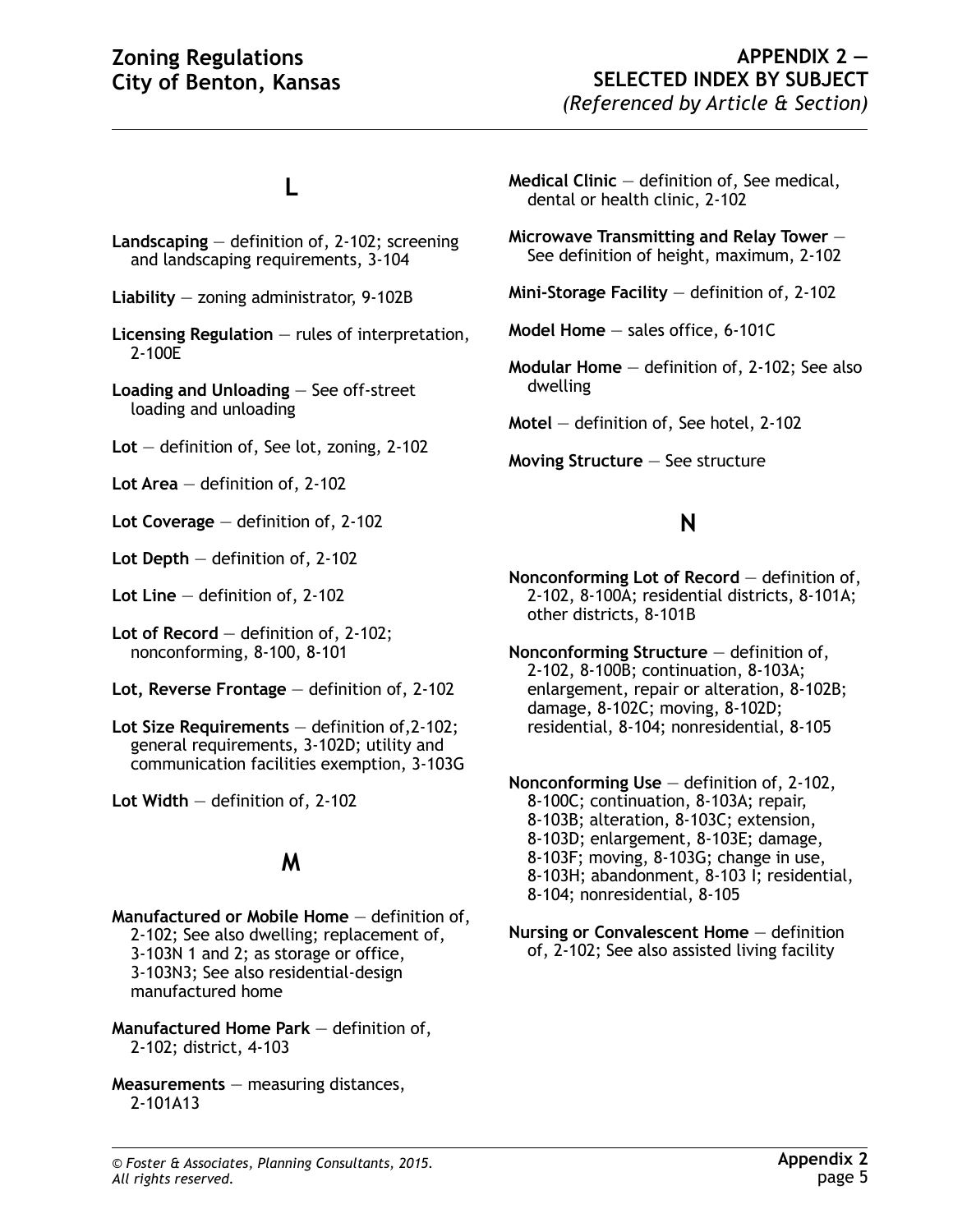# **O**

- **Obstructions Permitted in Yards** permitted obstructions, 3-103F
- **Occupancy Certificate** definition of, 2-102; compliance requirements, 9-101B; application, 9-101B1; completion and inspection, subdivision regulations requirements, 9-101B2a; issuance period, temporary, 9-101B2b
- **Off-Street Loading and Unloading** requirements, 5-103
- **Off-Street Parking** general requirements, 3-102G; general provisions for design, maintenance and plan approval, zoning permit, 5-100; handicapped parking, 5-100A5j; required spaces, 5-101; offpremises parking areas, 5-102
- **Open Land, Uses of** compliance of, 3-100D
- **Ordinance** effectuating, 11-104; incorporating regulations, Appendix

# **P-Q**

- **Parking Space** See off-street parking
- **Patio** permitted obstruction, See also patio cover, 3-103F1
- **Penalties** See violations
- **Permit, Existing Zoning** effect on, 2-100F
- **Permitted Use** definition of, 2-102; general requirements, 3-102A; See also individual zoning districts for list of permitted uses, Article 4
- **Person** legal entities included, 2-101A5
- **Planning Commission** meaning of, 2-101A9; adoption of regulations, 12-101
- **Political Sign** exemption, 7-103A7
- **Porch** not permitted obstruction, 3-103F1
- **Portable Sign** regulations, 7-102L
- **Premises** definition of, 2-102
- **Preschool** definition of, See child care facilities, 2-102
- **Principal Structure** definition of, 2-102 **Principal Use** — definition of, 2-102
- **Professional Office** definition of, 2-102
- **Project Review** public improvements, facilities, utilities, 11-102
- **Protest Petition** filing, procedure, 11-103
- **Purpose of Zoning District** See introductory paragraph for each district, Article 4
- **Purpose of Regulations** purpose generally, 1-101

## **R**

- **Real Estate Sign** right-of-way location, 7-102K; exemption, 7-103B5
- **Rear Lot Line** definition of, See lot line, rear, 2-102
- **Rear Yard** definition of, See yard, rear, 2-102
- **Recreational Vehicle** definition of, 2-102; storage of boats, camping trailers, motor homes, 6-100B4
- **Recycling Center** definition of small, large or processing, 2-102; accessory uses, 6-100B12; zoning permit, 6-101; temporary uses, 6-101G

**Rehabilitation Home** — definition of, 2-102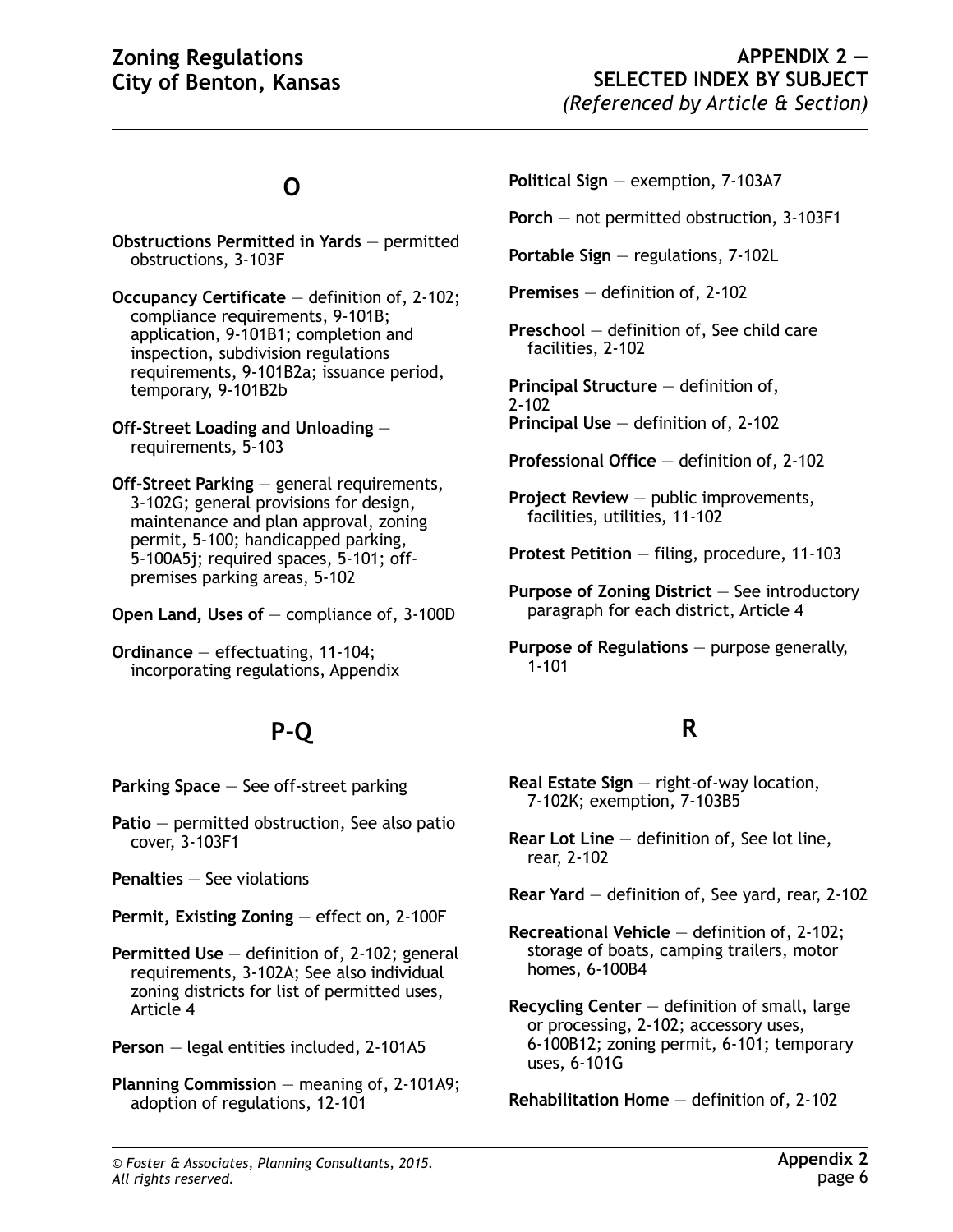- **Repair or Maintenance of Structure** See definition of structural alteration, 2-102; alterations regulated, 3-100C; nonconforming, 8-102B, 8-103B
- **Residential Building** definition of, 2-102
- **Residential Center** See special use in R-2 **District**

**Residential-Design Manufactured Home** definition of, restrictive covenants, 2-102; See also dwelling and manufactured or mobile home

**Restaurant** — definition of, 2-102

- **Restrictive Covenant** rules of interpretation for, See private agreements, 2-100C
- **Retail** definition of, 2-102
- **Rezoning** See amendments
- **Right-of-Way, Proposed** See definition of setback, building, 2-102; dedication thereof, 3-103K, 9-101A2
- **Roof Structures** See definition of height, maximum for exemptions, 2-102
- **Rooming House** See boarding or rooming house
- **Rules of Word Construction** definition of selected words, 2-101; undefined words and terms, 2-101C

## **S**

- **Salvage Yard** definition of, unlicensed or inoperative motor vehicles, 2-102
- **Satellite Dish Antenna** requirements for, 6-100B6
- **Screening** definition of, 2-102; requirements, 3-104
- **Seasonal Sales** Christmas trees, 6-101B; farm produce, 6-101D; retail goods, 6-101E
- **Service Station** definition of, See automobile service station, 2-102
- **Severability** unconstitutionality, invalidity, 12-100
- **Sewer Facilities** general requirement, 3-103J
- **Side Lot Line** definition of, See lot line, side, 2-102
- **Side Yard** definition of, See yard, side, 2-102

**Sign** — definition of, 2-102; general requirements, 3-102K; functional classifications, 7-101A; structural types, 7-101B; general standards, 7-102; location on or over right-of-way or easement, 7-102K; damaged or unsafe, 7-102M; exemptions, 7-103; district regulations, 7-104; home occupation, 7-104A

- **Sign of Governmental Body** general exemption, also exempts school board, 7-103A1
- **Solar Equipment** See definition of height, maximum for exemption, 2-102; accessory use, 6-100B6
- **Special Use** definition of, 2-102; general requirements, 3-102B; See also individual zoning districts for list of special uses, Article 4; status of existing or reclassified, 8-106; general requirements, conditions, approval procedure, protest petition, 11-101; factors as guidelines, 11-100H; See also amendments and protest petitions
- **Statutory Authority** applicable state statutes, 1-102
- **Storage, Outdoor** definition of, 2-102; accessory use, 6-100B13; manufactured or mobile home as storage structure, 3-103N3; See also individual zoning districts for use limitations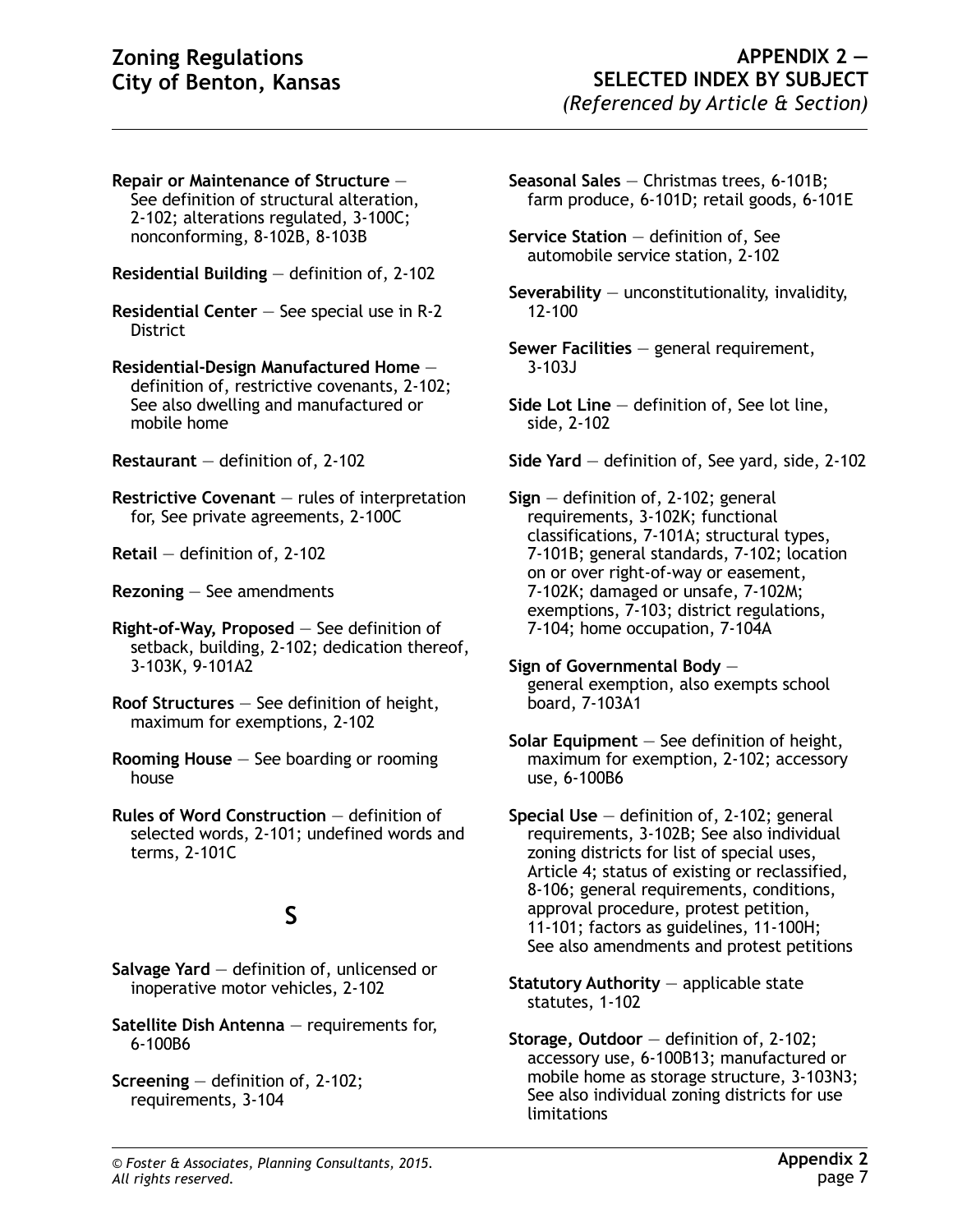- **Storage Structure** zoning permit, 6-100B; accessory use, 6-100B3; bulk regulations, 6-100C; use limitations, 6-100D1; home occupation, 6-102B1
- **Structure** definition of, 2-102; moving, 3-100A, 3-103M; new, 3-100A; new uses, 3-100B, 8-103H; number of on a zoning lot, 3-103A; in front yard, 3-103F6; See also nonconforming structure and nonconforming use
- **Structural Alteration** definition of, 2-102; compliance requirements, 3-100C
- **Swimming Pool** accessory use, fencing, 6-100B8

## **T**

**Table of Comparability** — lesser changes, republication, renotification, special uses, 11-100E6, Appendix

- **Tavern and Drinking Establishment** definition of, 2-102
- **Temporary Use or Structure** general requirements, 3-102I; temporary uses permitted, zoning permit, 6-101
- **Through Lot** definition of, See lot, through, 2-102

## **U**

- **Unlawful Uses** status of, 2-100D
- **Unlicensed or Inoperative Motor Vehicles**  See definition of salvage yard, 2-102
- **Use Regulations** definition of, 2-102; use limitation, 3-102F; See also individual zoning districts for use limitations, Article 4
- **Uses** open land, 3-100D; number of on a zoning lot, 3-103A
- **Utility** exemptions, 3-100E1; lot size and bulk regulations, 3-103G

## **V**

- **Variance** notice, 10-103; general requirements, use variance, 10-107; application, 10-107A; hearing, 10-107B; authorized, 10-107C; statutory findings of fact, 10-107D1; conclusions from evidence; 10-107D2; conditions, 10-107E; decision, record, 10-107F; validity period, 10-107G; See also board of zoning appeals
- **Vesting of Development Rights** status of single-family residential development, 2-100G
- **Veterinarian Clinic** definition of, See animal hospital or clinic,2-102
- **Video Games** See amusement centers, 2-102
- **Violations** penalties, 9-103A; remedies, 9-103B
- **Vision Triangle** definition of, central business district exception, 2-102; general requirements,3-103 L